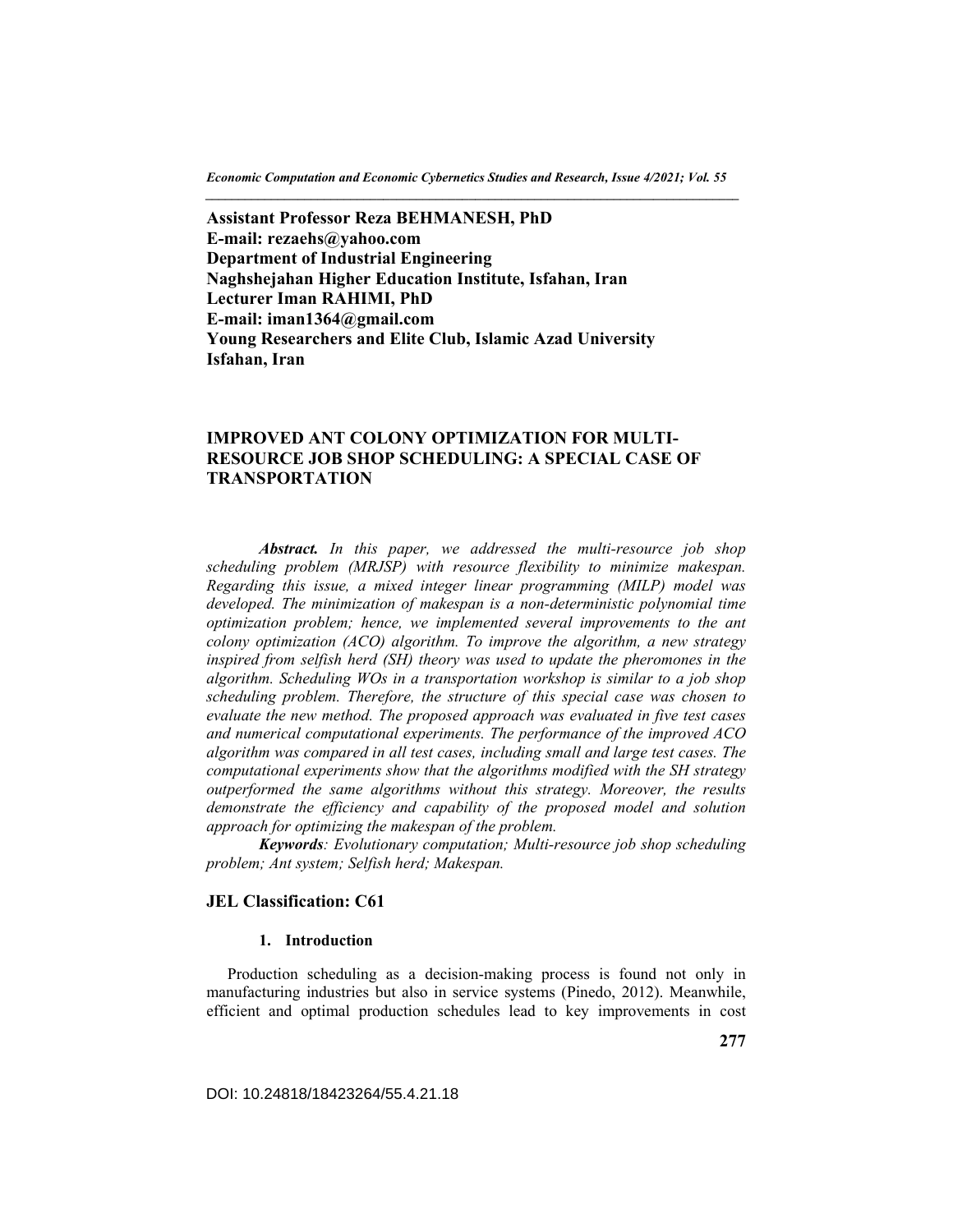reduction and productivity. Therefore, scheduling problems are very important in production systems not only for researchers but also for practitioners (Huang and Yang, 2008). Among the scheduling problems, job shop scheduling problem (JSP) is a common scheduling model that is applied in real-world industries. In JSP, it is assumed that only a machine or resource is assigned to process each job, while in real-world practices such as a company's transportation system, several resources such as human resources and vehicles must be allocated to each job that is performed. In other words, multiple resources should process jobs simultaneously.

\_\_\_\_\_\_\_\_\_\_\_\_\_\_\_\_\_\_\_\_\_\_\_\_\_\_\_\_\_\_\_\_\_\_\_\_\_\_\_\_\_\_\_\_\_\_\_\_\_\_\_\_\_\_\_\_\_\_\_\_\_\_\_\_\_\_

In this paper, we were dealing with a multi-resource job shop scheduling problem in which all jobs were processed on multiple resources. The parameters, such as processing time, were assumed deterministic, and also resources were in excess. The contribution of the paper is in the field of operations research technique. A novel pheromone update strategy was introduced for the ant colony optimization (ACO) algorithm, and according to that, a new algorithm was proposed to schedule jobs in the job shop environment to minimize maximum completion time (makespan). In brief, following results are generated in this paper;

- extension of multi resources job shop scheduling (MRJSP) problem according to the transportation department of a manufacturing company as a case study.
- A new multiple constraint MILP formulation is developed in which multiple resources are addressed based on the structure of the transportation system.
- Several versions of the ACO algorithm are developed to solve the MRJSP in a transportation environment.
- An ACO algorithm was developed and improved by using a new update pheromone strategy called selfish heard (SH) for solving the problem.

The next sections are described as follows; In section 2, we gave a brief overview of the previous studies on the job shop scheduling regarding the scope of the problem. In section 3, problem and the special case of the transportation in a manufacturing company were stated, and then, in section 4; we proposed the ant colony optimization and other improvements to achieve the best algorithm among them. Section 5, provides illustrative examples, computational experiments, and lastly, we concluded and presented some suggestions for future research in section 6.

## **2. Background and related work**

Each job ordered in a job shop environment must be scheduled based on the route of processing by available resources on the floor shop. This scheduling problem is positioned into an operational level of decision making problems and is divided in two sub-problems: (i) allocation, in which each operation is assigned to a resource and (ii) sequencing, where the sequence of operations is determined. The following literature review is organized in two subsections: application and methodology.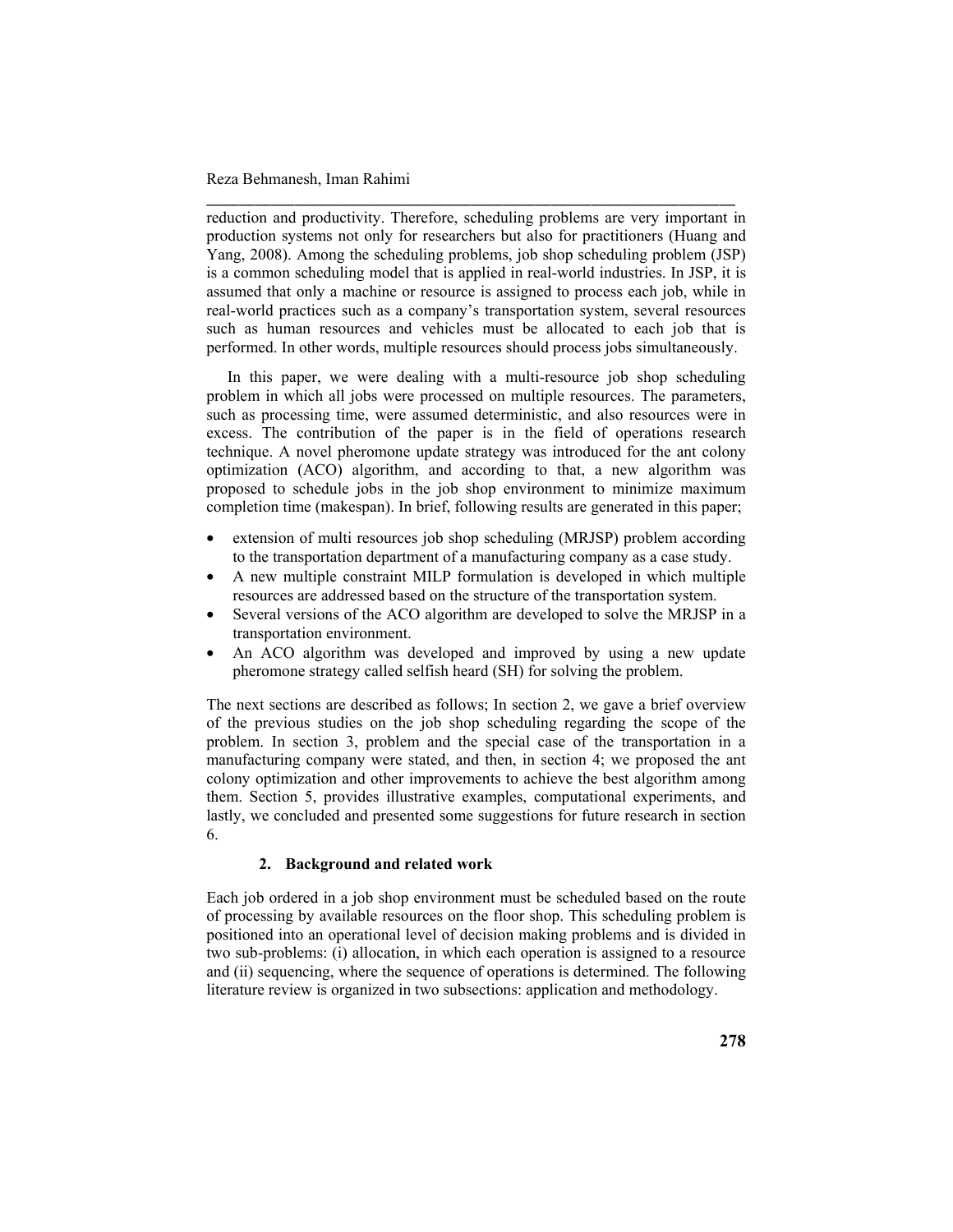## *2.1. Application*

Several studies in the literature extended the JSP and optimized several objective functions based on new parameters and constraints (Artigues et al, 2005) considered the JSP with sequence-dependent setup times (SDST). (Guo et al, 2006) studied the JSP and constructed a general mathematical model to minimize the total penalties of earliness and tardiness. In another study, (Huang and Yang, 2008) addressed the JSP with a time window to minimize earliness and tardiness as a total penalty. (Pan and Huang, 2009) modeled a no-wait JSP to minimize total completion time. (Mati, 2010) focused on minimizing makespan in a job-shop environment in which equipment was not accessible during the planning phase. (Liu and Kozan, 2016) focused the JSP in which buffering requirements were considered and then a mixed integer programming was proposed to solve the problem. In contrast, a few researchers extended the JSP using multiple resource in actual cases. For example, (Mati and Xie, 2008) addressed the MRJSP with resource flexibility (MJSPF) to minimize makespan. Also (Behmanesh et al, 2020) extended the FJSP in operating room. In this problem, each operation may require simultaneous processing by integrating resources.

To the best of our knowledge, a multi-constraint and multi-resource JSP with resource flexibility has not been studied in a transportation system. We believe this is the first time that constraints, parameters, and variables of a transportation process were applied to MRJSP modeling to optimize makespan. Thus, no previous studies were performed that modeled the mathematical programming of MRJSP for a transportation department.

## *2.2. Methodology*

There are two types of methodologies described in the literature to handle the kinds of combinatorial scheduling problems, which include exact algorithms and metaheuristic algorithms described in several studies (Beck et al, 2011; Grimes and Hebrard, 2015). The exact algorithms that are applied to solve scheduling problems are integer programming. However, these methods become inefficient with an increase in the numbers of jobs. As the size of the problem increases, the computational time to solve the problem increases as well. Thus, new approaches such as evolutionary algorithms are used to find near-optimal or approximation solutions in as short of a time as possible. Since scheduling problems (especially JSP) are categorized as nondeterministic polynomial time hardness (NP-hard) combinatorial problems (Kundakci and Kulak, 2016), evolutionary algorithms are suitable methods to solve scheduling problems. For instance, tabu search (Ferland et al, 2001) was used as a meta-heuristic algorithm. For solving the extension of JSP, a polynomial algorithm case with two jobs (Mati and Xie, 2008) was proposed as exact approaches. Furthermore, evolutionary computation approaches (meta-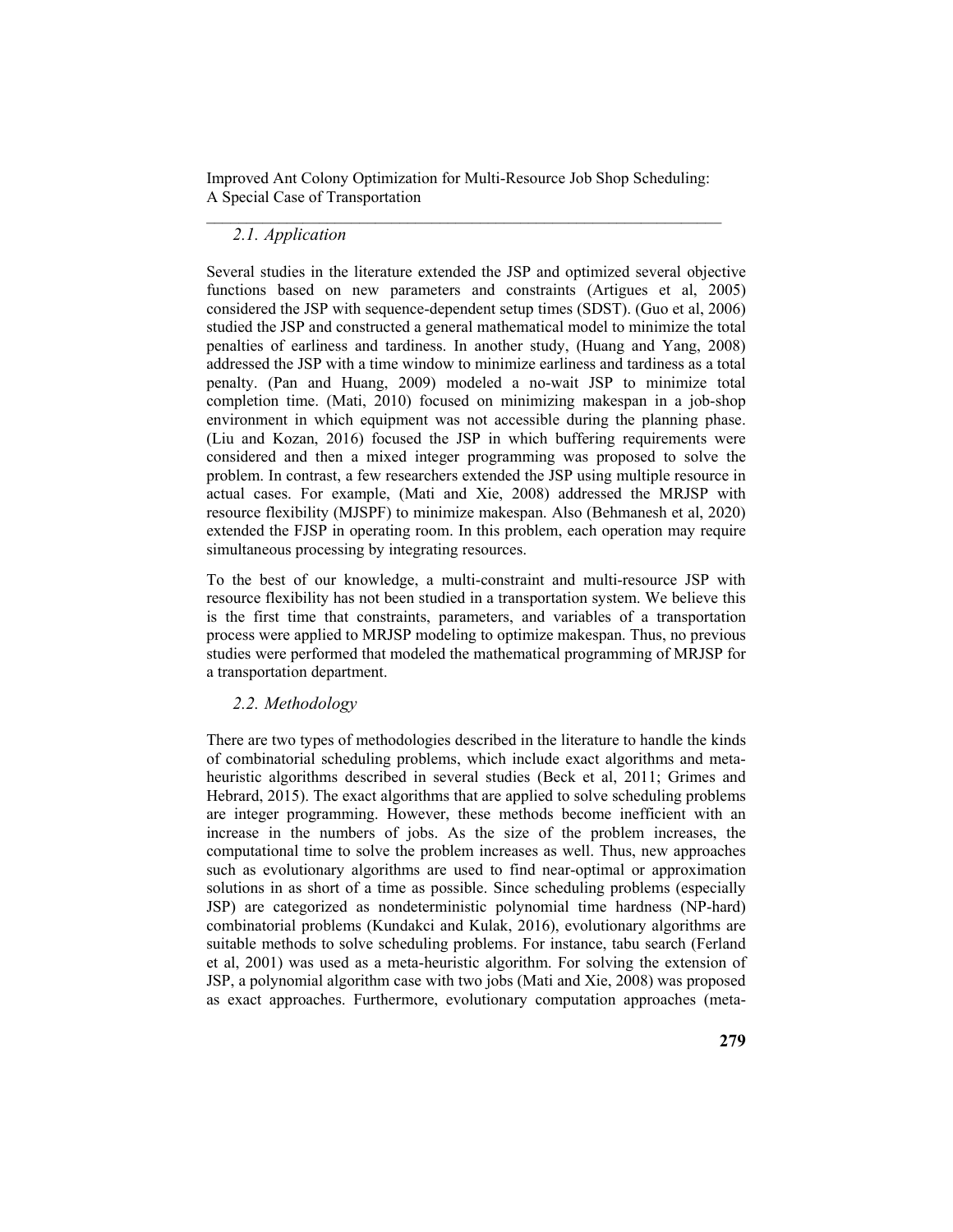heuristics) were proposed to solve the combinatorial nature of the MRJSP. In the field of job-shop problems, heuristic or meta-heuristic procedures were developed to achieve near-optimal solutions, such as genetic algorithm (Guo et al, 2006; Asadzadeh and Zamanifar, 2010), the hybrid evolutionary or genetic algorithms (Mati and Xie, 2008; Pan and Huang, 2009; Kundakci and Kulak, 2016; Liu and Kozan, 2016), the memetic algorithm (Salido et al, 2017), a tabu thresholding heuristic (Mati, 2010), and ACO (Huang and Yang, 2008). Several researchers considered several advanced ACO algorithms for various scheduling problems. (Tiwari and Vidyarthi, 2016) applied an improved auto control ACO to solve a grid scheduling problem. (Heinonen and Pettersson, 2007) employed a hybrid ACO for solving a JSP.

\_\_\_\_\_\_\_\_\_\_\_\_\_\_\_\_\_\_\_\_\_\_\_\_\_\_\_\_\_\_\_\_\_\_\_\_\_\_\_\_\_\_\_\_\_\_\_\_\_\_\_\_\_\_\_\_\_\_\_\_\_\_\_\_\_\_

The structure of the ACO algorithm as a constructive algorithm is compatible with a MRJSP, due to the fact that a constructive algorithm always generates a feasible solution with an associated savings in time. In contrast, improvement algorithms may generate infeasible solutions for a MRJSP after using operators such as swap, crossover, insertion, etc. and hence more time may be needed to repair the infeasible solutions. Therefore, several versions of the ACO algorithm were chosen to solve the MRJSP in this study. To the best of our knowledge, no studies have been performed in which novel versions of the ACO algorithm were developed and used to solve the MRJSP in a transportation case. Accordingly, the solution techniques developed in this work for this problem are novel. The first ACO algorithm, the ant system (AS), was introduced by (Dorigo et al, 1991) and was developed. A new strategy termed SH for the pheromone updating was introduced into all the algorithms. Finally, all the proposed solutions were compared and the efficiency of the method was determined according to the quality of the solutions.

### **3. Problem Statement**

In order to describe the problem statement section, the details have been divided in to two subsections; a) the structure of transportation system scheduling, b) a mathematical programming for transportation system scheduling as a special case of MRJSP.

# *3.1. Description of structure of transportation system scheduling*

In this section, the processing orders associated with the transportation system of a manufacturing company are described. This section highlights the novelty of the proposed model. In this work, for the first time, a model is proposed that is based on the variables and the constraints of the MRJSP in the transportation system. We used scheduling similarities between the structure of the transportation system and the job shop environment.

Job-scheduling associated with a manufacturing company's transportation system is the main subject addressed in this work. Other units of the company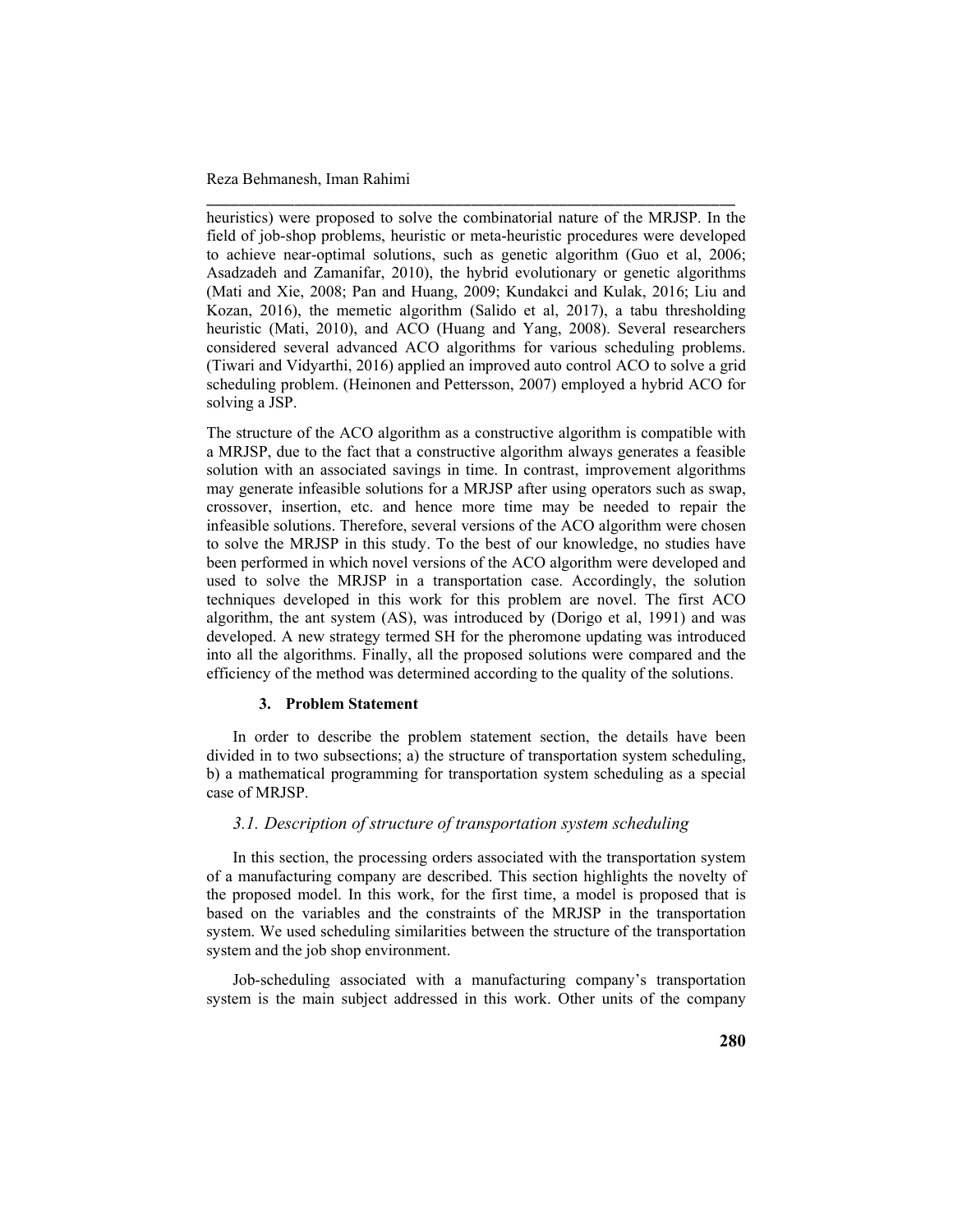place demands on the transportation system, including work orders (WOs) for the transportation system. Orders (jobs) include maintenance and transportation tasks that are processed and assigned multiple resources by the transportation system. Other units of the company demand vehicles and experts from the transportation unit for processing WOs, such as maintenance and transportation. A unit may demand a job consisting of several operations (tasks), with each operation requiring multiple resources for processing. Each operation is processed once by a machine but several operations may be required for jobs operated by the same machine along with different human resources. It is assumed that all orders are deterministic and are accessible for scheduling (these orders were assumed to be part of the scope of the proposed problem). Units demand services from the transportation system to complete required maintenance and transportation. Thus, some departments of the company are considered to be customers of the transportation system. Three resource types are allocated to each WO including drivers, riggers, and machines (vehicles such as crane and trailers and various types of equipment). These resources should be assigned to a WO operation simultaneously and this system is considered to be a multi-resource assigning system. Due to the shortage of resources, all resources are not available for WO-allocation simultaneously. Therefore, the completion time of all demands is increased. Planning and scheduling play crucial role in transportation management. This may be due to optimized sequencing, which may improve the system and its workflow. Additionally, scheduling may improve the process of assigning the available multiresources of transportation.

Fig.1 shows the flow of WOs within the transportation system. Other units issue each WO to the transportation workshop, and then each WO is checked and scheduled by the transportation unit's planning system. During the process of scheduling, resources (i.e., machine, driver, and rigger) are assigned to the WO and the WO is sequenced. The transportation unit sends both resources and services to the demander unit for the processing order according its demand.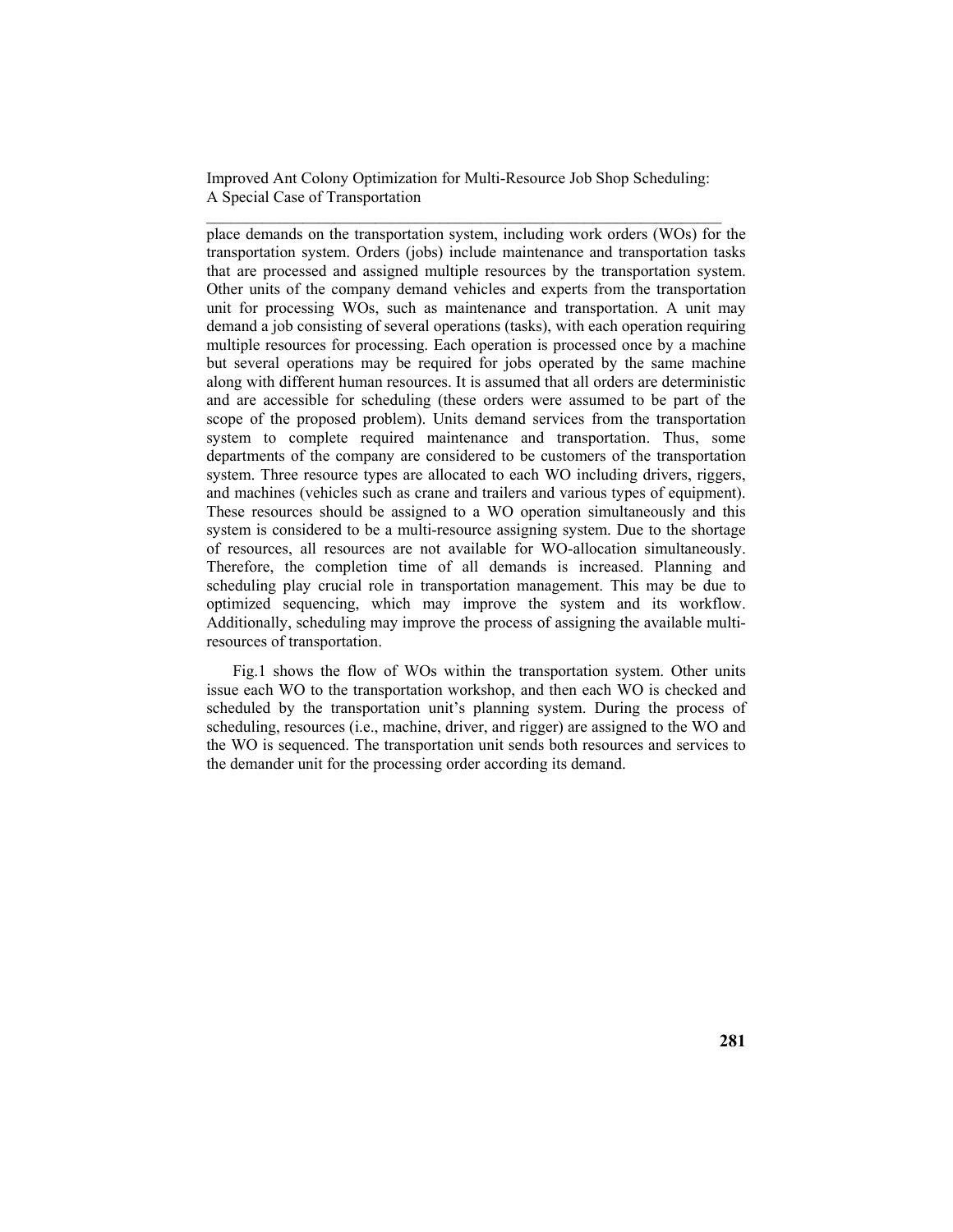

### **Figure1. Maintenance work orders (MWO) flows in transportation system of the company**

In a job shop with m machines, each job is passed through a predetermined route. In this structure, there are not only job shops in which each order is processed on each machine at least once., but also job shops in which an order (including operations) is operated on each machine more than once (Pinedo, 2012). The structure of the transportation workshop is similar to the environment of job shop using the multi-resource assignment. As shown in Fig.2, there is a set of jobs cases  $JC = \{J1, J2, \ldots, Jn\}$ , or  $WO = \{WO1, WO2, \ldots, WOn\}$  to be operated on the combination of available required resources  $R = \{machine: M1, \ldots, m\}$ Mm,driver:D1,…, Dd,rigger:R1,…, Rr} in each stage. Since there are some stages for each WO, each job case JCi is formed by a sequence of some operations  $\{O_{i,j}\}$ . The multi-resource assigned to i-th job for each stage is presented by the blueboxes over the Ji. The processing time of the Oij on required resources is represented in the work flow. Therefore, in the MRJSP, both allocation of the efficient available resources, and the sequence of job cases on all resources are determined to minimize the makespan (Cmax). For instance, in Fig.2, work ordr #3 in stage #1is notated by WO3-1 and it is processed by machine #2, driver #2, and rigger #1 sequenced by WO1-1.

**282**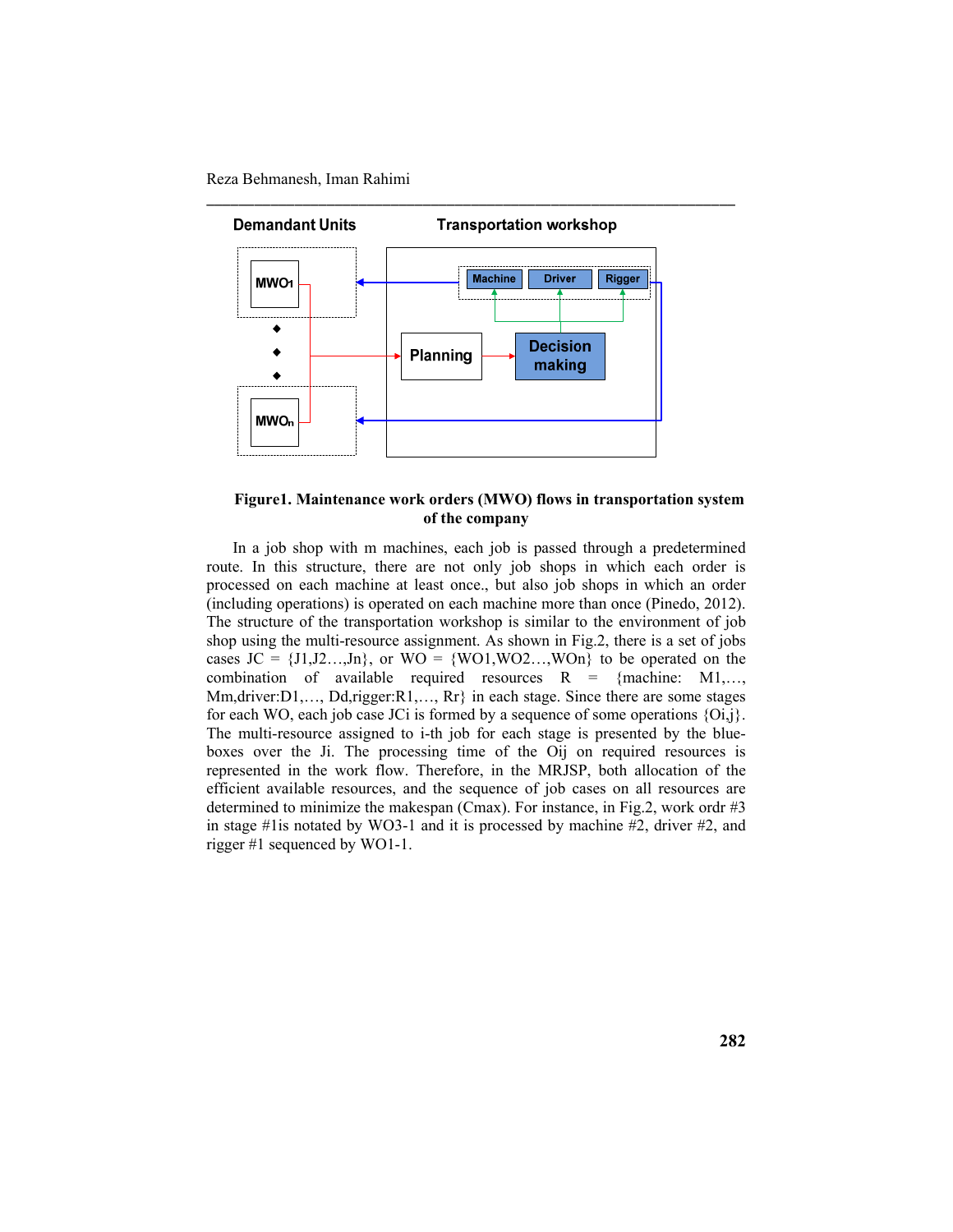Improved Ant Colony Optimization for Multi-Resource Job Shop Scheduling: A Special Case of Transportation



### Figure 2. Feasible schedule of work orders in the transportation system of the company

# 3.2. Mathematical programming for transportation system scheduling

Since the structure of the MRJSP was a combinatorial and an NP-hard problem, the mathematical programming models were unable to provide efficient tools to solve these problems with large sizes. However, they can be considered as the first step to develop an effective heuristic, and evolutionary computation to solve this problem with a large size. The MILP model was constructed by Ozguven et al. (2010) for a flexible job shop scheduling (FJSP). Therefore, we formulated the Ozguven's MILP model for the MRJSP problem because resources in the addressed problem were flexible for the processing orders. Several assumptions were adopted to define daily MRJSP as follows:

- 1. Only deterministic orders were involved in this study, and release/arrival time was assumed static and equal to zero.
- 2. All resources (machines, riggers, and drivers,) were always available during the working day and zero time, and there was no resource failure.
- 3. All resources were assumed to be identical in the processing time.
- 4. Orders were only allowed to be operated on a subset of machines based on specialty.
- 5. All drivers were eligible for driving all of the machines.
- 6. It was assumed that all the riggers accompany all of the drivers in the workshop.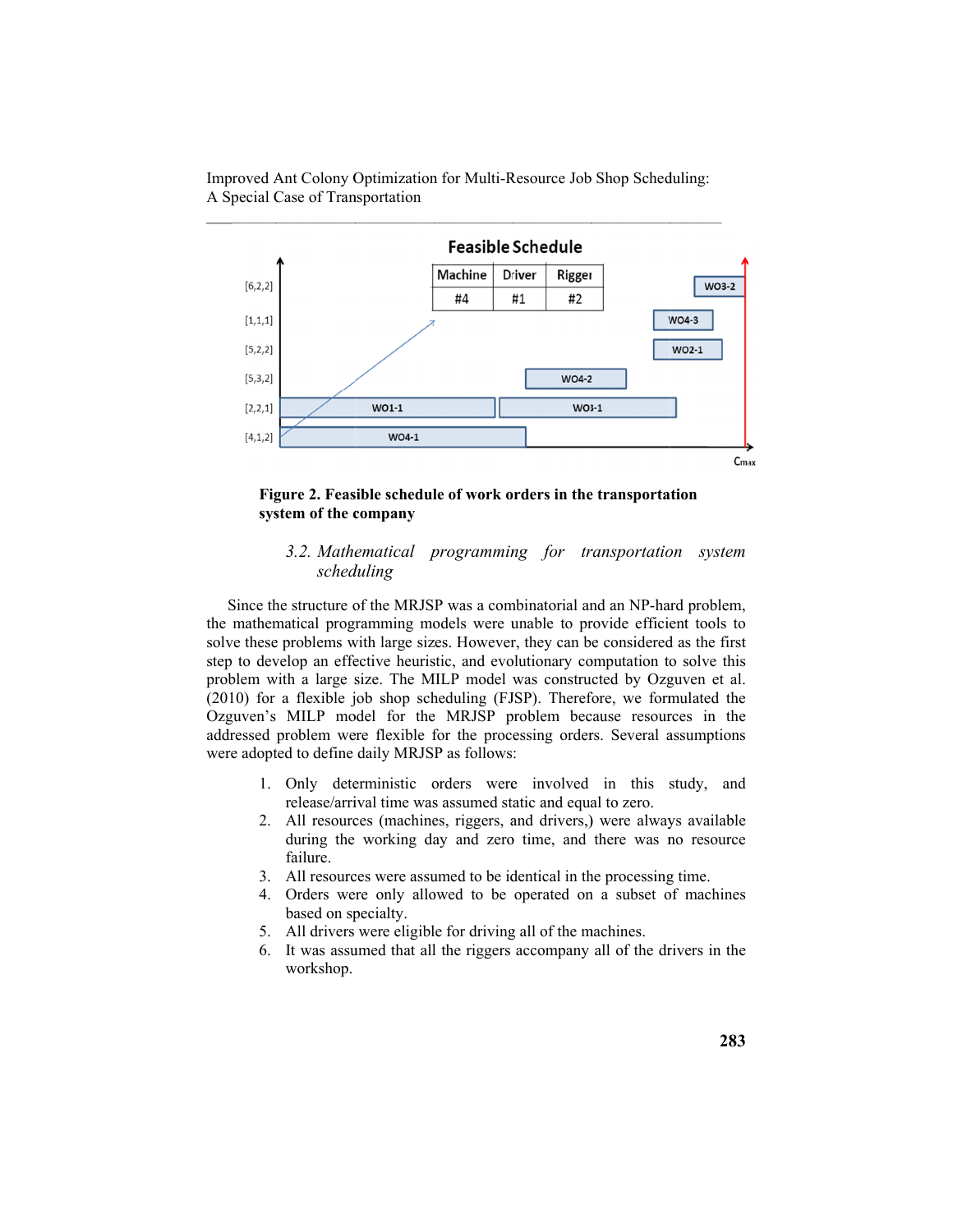The sets/indices were described in Table 1. In the problem, some of the deterministic jobs in the set  $I$ , and three resource types in the set  $R$ , which some types were involved in each stage were defined. To process the work orders, there were three resource types including the machine, the driver, and the rigger. Consequently, some parameters were defined according to Table 2.

# Table 1. Indices and sets for MILP model

| <b>Sets</b>                      | <b>Description</b>                                                                                                                                           |
|----------------------------------|--------------------------------------------------------------------------------------------------------------------------------------------------------------|
| І                                | Set of all the jobsi, $h \in I$                                                                                                                              |
| <b>MA</b>                        | Set of machine group                                                                                                                                         |
| $\mathcal{O}_m$                  | Subset of orders (job with stage) based on machine group $m \in MA$                                                                                          |
| $\mathcal{J}_{\boldsymbol{i}}$   | Set of operations of jobi $\in I$ , j, $g \in J$                                                                                                             |
| $\boldsymbol{\mathcal{R}}$       | Set of all resource types                                                                                                                                    |
| $\mathcal{R}_{ij}$               | Subset of capable resource type for operation $O_{ii}$ or stage j jobi $\in I, j \in$                                                                        |
| $\pmb{\mathcal{K}}_{\bm r}$      | Set of all the resources in resource type $r$ (exception of machine group)<br>$r \in R - \{1\}$ , and $K_{r_{ij}}$ is set of resources typer for stage jjobi |
| $\boldsymbol{\mathcal{K}}_{r_m}$ | Subset of all special machine based on group $m \in MAm$                                                                                                     |

### **Table 2. Parameters for MILP model**

| <b>Parameters</b> | <b>Description</b>                                                         |
|-------------------|----------------------------------------------------------------------------|
| $P_{ijrk}$ :      | Processing time of operation $O_{ij}$ if performed on resource k of type r |
| M:                | A large positive number                                                    |
| n:                | Total number of jobs (work orders)                                         |
| $h_r$ :           | Total number of resources for each resource type (3 types <sup>*</sup> )   |

\* In this study, 8 resource types are introduced that will be explained more in section 4

Applied variables in this mathematical model were divided into decision and auxiliary variables, which were described by the notations in Table 3. As shown, the auxiliary variable  $C_i$ was employed to calculate makespan as the objective function.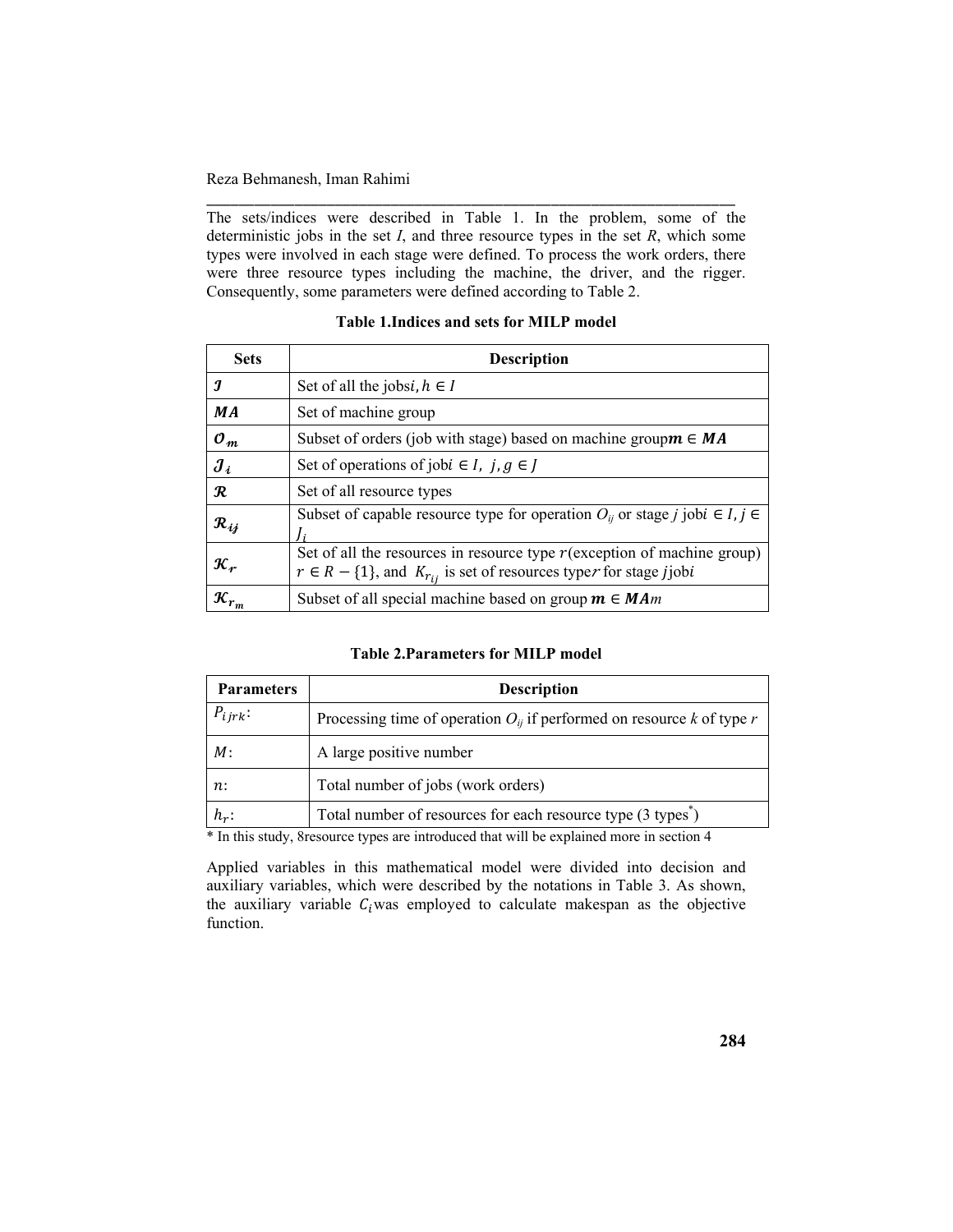| <b>Variables</b>      | <b>Description</b>                                                                                                                                                                  |  |  |  |
|-----------------------|-------------------------------------------------------------------------------------------------------------------------------------------------------------------------------------|--|--|--|
| Decision variables    |                                                                                                                                                                                     |  |  |  |
| $S_{ijrk}$            | The start time of operation $O_{ii}$ by resource k of type r                                                                                                                        |  |  |  |
| $C_{ijrk}$ :          | The end time of operation $O_{ii}$ by resource k of type r                                                                                                                          |  |  |  |
| $\mathcal{C}_{max}$ : | Makespan                                                                                                                                                                            |  |  |  |
| $v_{i\,j\,r\,k}$      | Equals to 1 if operation $O_{ij}$ performed on resource k of type r, equals<br>0 otherwise                                                                                          |  |  |  |
| $z_{ijhgrk}$ :        | Equals to 1 if operation $O_{ii}$ precedes operation $O_{he}$ on resource k of<br>type $r$ , equals 0 otherwise                                                                     |  |  |  |
| $g_{ijrk}$            | Equals to 1 if operation $O_{ii}$ performed by resource k of type r, equals<br>0 otherwise. This variable is used for other resources exception of the<br>machine (driver, rigger). |  |  |  |
| Auxiliary variables   |                                                                                                                                                                                     |  |  |  |
| $C_i$ :               | The completion time of job $i$                                                                                                                                                      |  |  |  |

|  |  |  |  |  |  |  | Table 3. Decision and auxiliary variables for MILP model |  |
|--|--|--|--|--|--|--|----------------------------------------------------------|--|
|  |  |  |  |  |  |  |                                                          |  |

A general model of MILP was formulated for the MRJSP problem with n jobs as below:

$$
\min \mathcal{C}_{max} \tag{1}
$$

 $s.t.$ 

 $C_i \leq C_{max}$   $\forall i \in \mathcal{I}$  (2)

$$
C_i \ge \sum_{k \in K_{r_{ij}}} C_{ijrk} \ \forall \ i \in \mathcal{I}, j \in \mathcal{J}_i, r \in \mathcal{R}_{ij}
$$
\n
$$
(3)
$$

$$
S_{ijrk} + C_{ijrk} \leq Mv_{ijrk} \qquad \forall i, j \in \mathcal{O}_m, r \in \mathcal{R}_{ij} = \{1\}, k \in \mathcal{K}_{r_{ij}}
$$
(4)

$$
S_{ijrk} + P_{ijrk} - M(1 - v_{ijrk}) \le C_{ijrk} \quad \forall i, j \in \mathcal{O}_m, r \in \mathcal{R}_{ij} = \{1\}, k
$$
  
 
$$
\in \mathcal{K}_{r_{ij}}
$$
 (5)

$$
S_{ijrk} + C_{ijrk} \le Mv_{ijrk} \quad \forall i \in \mathcal{J}, j \in \mathcal{J}_i, r \in \mathcal{R}_{ij} = \{2,3\}, k \in \mathcal{K}_{r_{ij}}
$$
(6)

$$
S_{ijrk} + \sum_{k \in K_{rm}} P_{ijrk} g_{ijrk} - M(1 - v_{ijrk}) \le C_{ijrk} \quad \forall i \in \mathcal{J}, j \in \mathcal{J}_i, r
$$
  

$$
\in \mathcal{R}_{ij} = \{2,3\}, k \in \mathcal{K}_{r_{ij}}
$$
 (7)

**285**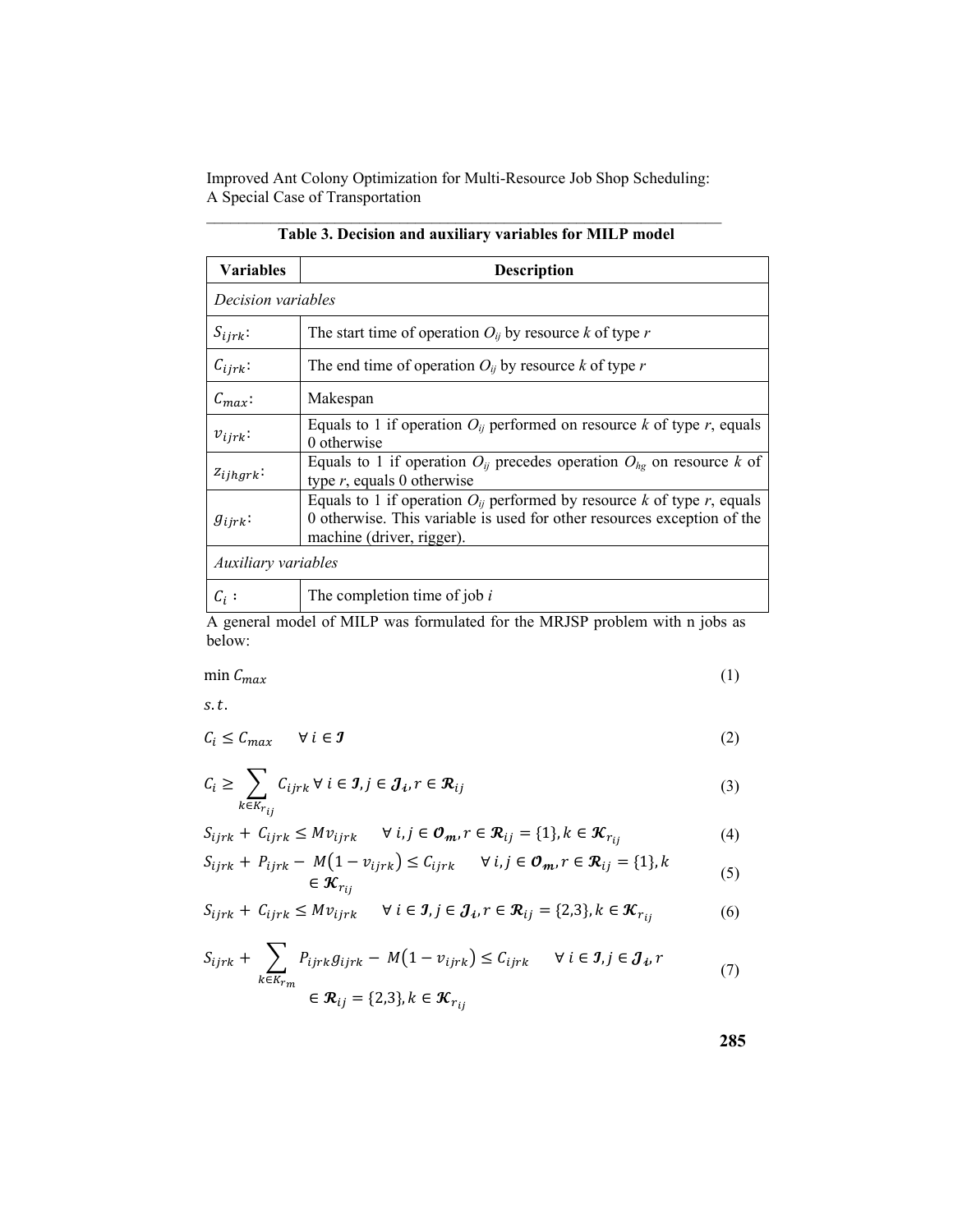$$
\overline{C_{hgrk} - Mz_{ijhgrk} \le S_{ijrk} \quad \forall i \ll h, j, g, r \in \mathcal{R}_{ij} \cap \mathcal{R}_{hg}, k}
$$
\n
$$
\in \mathcal{K}_{r_{ij}} \cap \mathcal{K}_{r_{hg}}
$$
\n
$$
C_{i,j} = M(1 - z_{i,j}) \le S_{i,j} \quad \forall i \ll h, j, q, r \in \mathcal{R}_{i,j} \cap \mathcal{R}_{i,k}
$$
\n
$$
(8)
$$

$$
C_{ijrk} - M(1 - z_{ijhgrk}) \leq S_{hgrk} \quad \forall \quad i \ll h, j, g, r \in \mathcal{R}_{ij} \cap \mathcal{R}_{hg}, k
$$
  

$$
\in \mathcal{K}_{r_{ij}} \cap \mathcal{K}_{r_{hg}}
$$
 (9)

$$
\sum_{k \in K_{r_{ij}}} S_{ijrk} \ge \sum_{k \in K_{ri(j-1)}} C_{i(j-1)rk} \ \forall \ i \in \mathcal{I}, j \in \{2, ..., \mathcal{J}_i\}, r \in \mathcal{R}_{ij}
$$
\n(10)

$$
\sum_{k \in K_{r_{ij}}} S_{ijrk} = \sum_{k \in K_{rij}} S_{ijrk'} \forall i \in \mathcal{I}, j \in \mathcal{J}_i, or \forall (i, j \in \mathcal{O}_m), r, r' \in \mathcal{R}_{ij}
$$
(11)

$$
\sum_{k \in K_{r_{ij}}} C_{ijrk} = \sum_{k' \in K_{rij}} C_{ijrk'} \forall i \in \mathcal{I}, j \in \mathcal{J}_i, or \forall (i, j \in \mathcal{O}_m), r, r' \in \mathcal{R}_{ij}
$$
(12)

$$
\sum_{k \in K_{r_{ij}}} v_{ijrk} = 1 \quad \forall i \in \mathcal{I}, j \in \mathcal{J}_i, or \forall (i, j \in \mathcal{O}_m), r \in \mathcal{R}_{ij}
$$
\n(13)

$$
\sum_{k \in K_{r_m}} g_{ijrk} = 1 \quad \forall \ i, j \in \mathcal{O}_m, r \in \mathcal{R}_{ij}
$$
\n(14)

$$
S_{ijrk}, C_{ijrk} \ge 0 \qquad \forall i, j, r, k \tag{15}
$$

$$
v_{ijrk}, g_{ijrk} \in \{0,1\} \quad \forall \ i, j, r, k \tag{16}
$$

$$
z_{ijhgrk} \in \{0,1\} \qquad \forall i \ll h, \forall j, g, \forall r \in \mathcal{R}_{ij} \cap \mathcal{R}_{hg}, \forall k \in \mathcal{K}_{r_{ij}} \cap \mathcal{K}_{r_{hg}} \qquad (17)
$$

In the above model, Equation (1) states the minimum objective functions, i.e., makespan. Constraint (2) determines the makespan based on the completion time of the work orders. Equation (3) reflects the completion times of the work orders in the last stage. Constraints (4) and (5) guarantee that the difference between the start time and the end time of the order processing on the first resource (i.e machine) is equal to the processing time of that order on the related resource. Constraints (6) and (7) guarantee the same requirements of equations (4) and (5) but for the other involved resources in the second stage exception of machine (i.e. the driver and the rigger). Constraints (8) and (9) were used to ensure that two different operations of  $O_{ij}$  and  $O_{hg}$  cannot be performed at the same time on any resources in the set *R<sub>ij</sub>*∩*R<sub>hg</sub>*. Equation (10) specifies that the *j*th operation of each job must be exactly started after the completion time of  $(j-1)$ th of the operation of the same job. Constraint (11) and (12) determine that all the required resources for each stage must have an identical start time and an identical completion time. Equation (13)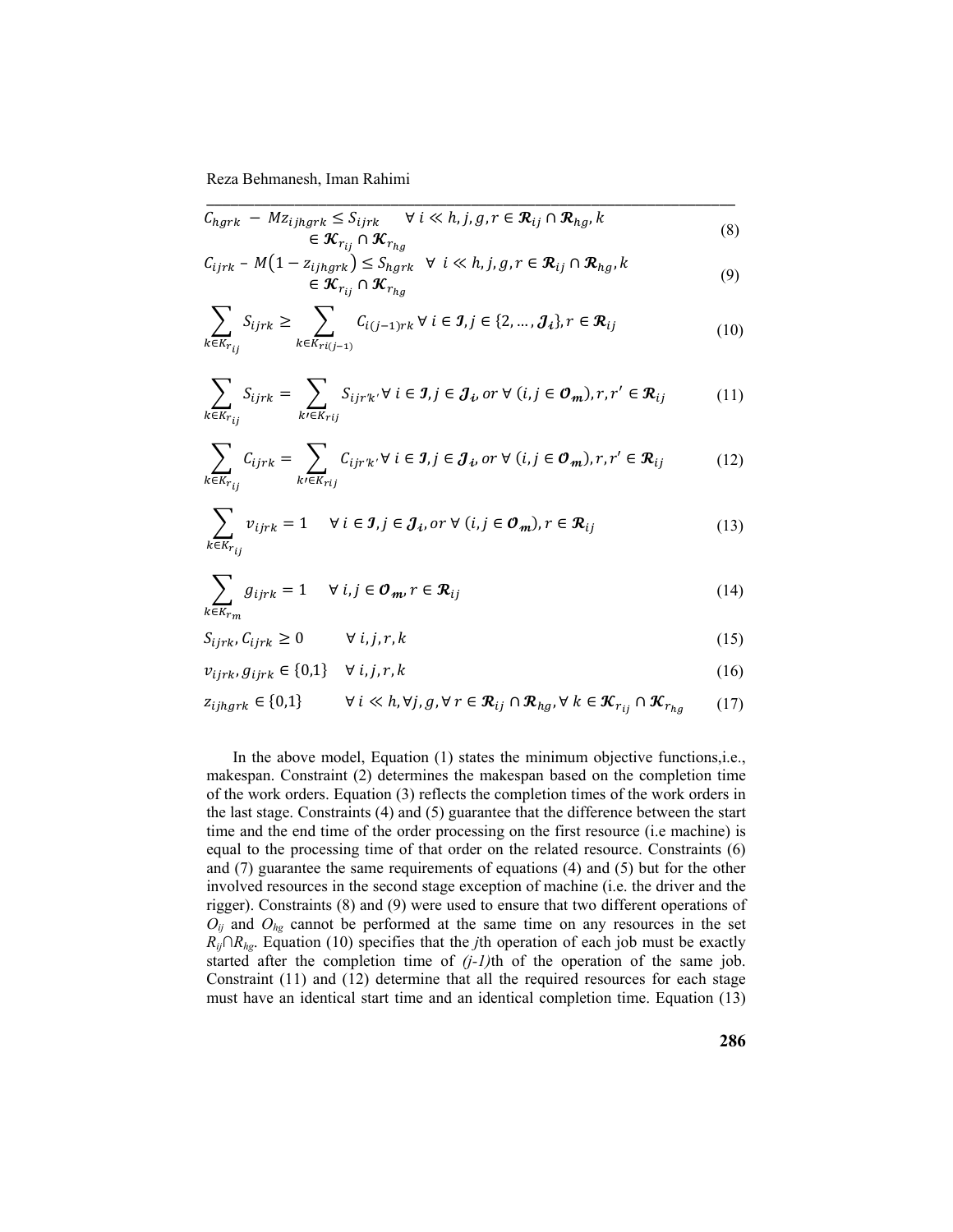Improved Ant Colony Optimization for Multi-Resource Job Shop Scheduling: A Special Case of Transportation

requires that one and only one resource from each resource type can be allocated to an operation of the order. Finally, constraint (14) enforces that one and only one machine from the eligible machine group can perform the procedure, and it is possible that the others are idle or allocated to another case. Constraints (15-17) are positive and binary decision variables.

## 4. Ant colony optimization and its improvement as the solution procedure

Selfish heard is a new operator inspired by a selfish heard theory which was proposed by Hamilton (1971). In this theory, each member of the population (heard) tries to reduce the risk of hunting so that it increases the distance between itself and the hunter. This theory was simulated on the presentation scheme as displayed in Fig.3. Firstly, a point like  $x_2$  was selected as the predator randomly; then, another point like x<sub>5</sub>was chosen as the predatin randomly; lastly, a distance of the predation from a predator was changed by applying a coefficient; then, a new point was nx<sub>5</sub> obtained from the updating procedure. In nature-inspired metaheuristic algorithms, there are two key components including intensification and diversification so that adjusting between these may make efficient optimization technique (Behmanesh, 2016), thus, SH is applied to improve diversification mechanism of ACO for finding better solutions. To implement SH in ACO algorithm, an ant is selected as the predator, and some agents behave as a predatin. Therefore, predatins change their route to increase distance and so this displacement updates the pheromone of the route, randomly. This pheromone updating is effective on diversification.



Figure 3. Selfish heard operator on a representation scheme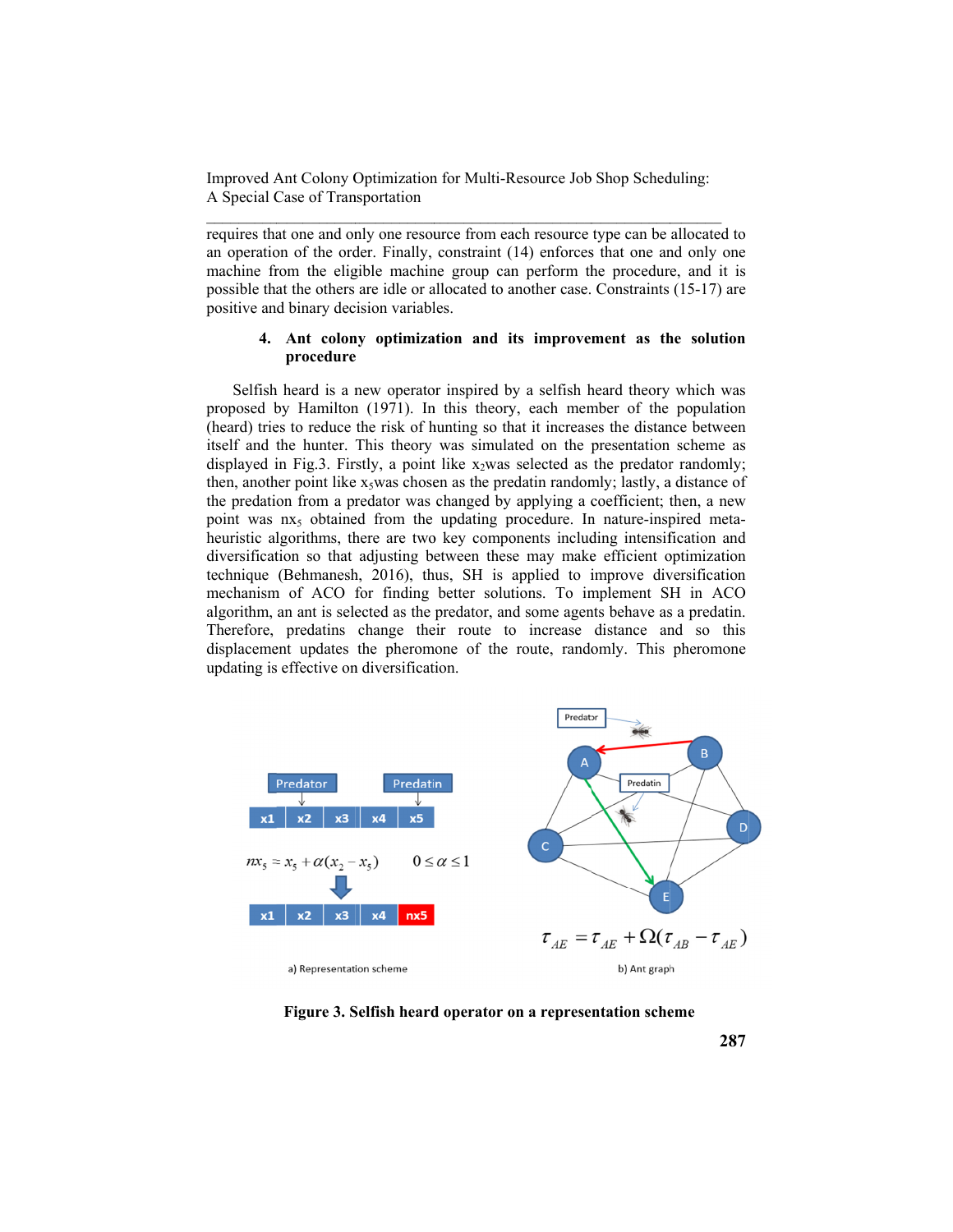The two-level ACO algorithm was tailored by mapping cities to work orders, and thereby, the sequence of orders was constructed by a nodes tour. In Xiang's procedure (2015), order cases were sequenced in the outer graph and required multi-resource types were allocated to the orders in an inner graph. The available resources in the same resource type were represented by the nodes in the inner graph. These two graphs are illustrated in Fig.4. The sequence of the orders was determined in Fig.4a., and the required resources (the machine, the driver, and the rigger) were assigned to each order according to Fig.4b.The resources assigned to the work order for each stage was determined based on the path that ant foraged in the inner graph. A mix pheromone update strategy was defined for the algorithm, and it comprised one local and two global minima. In the outer level, the best agent updated the trails based on a global strategy to search the best sequence. In the inner level, the case-related pheromone was defined to save the information that connected work order with the required resource, based on the global strategy, while an inner resource-related was defined to record the information to utilize resource based on a local strategy. It must be noted that the local updating was effective until ant forages path of the inner graph and it was invalid after going out of the inner.

\_\_\_\_\_\_\_\_\_\_\_\_\_\_\_\_\_\_\_\_\_\_\_\_\_\_\_\_\_\_\_\_\_\_\_\_\_\_\_\_\_\_\_\_\_\_\_\_\_\_\_\_\_\_\_\_\_\_\_\_\_\_\_\_\_\_



## **Figure 4. A two-level ant graph for multi-resource job shop (work order scheduling)**

Also, the following pseudo code display the updating pheromone strategy based on the selfish heard theory.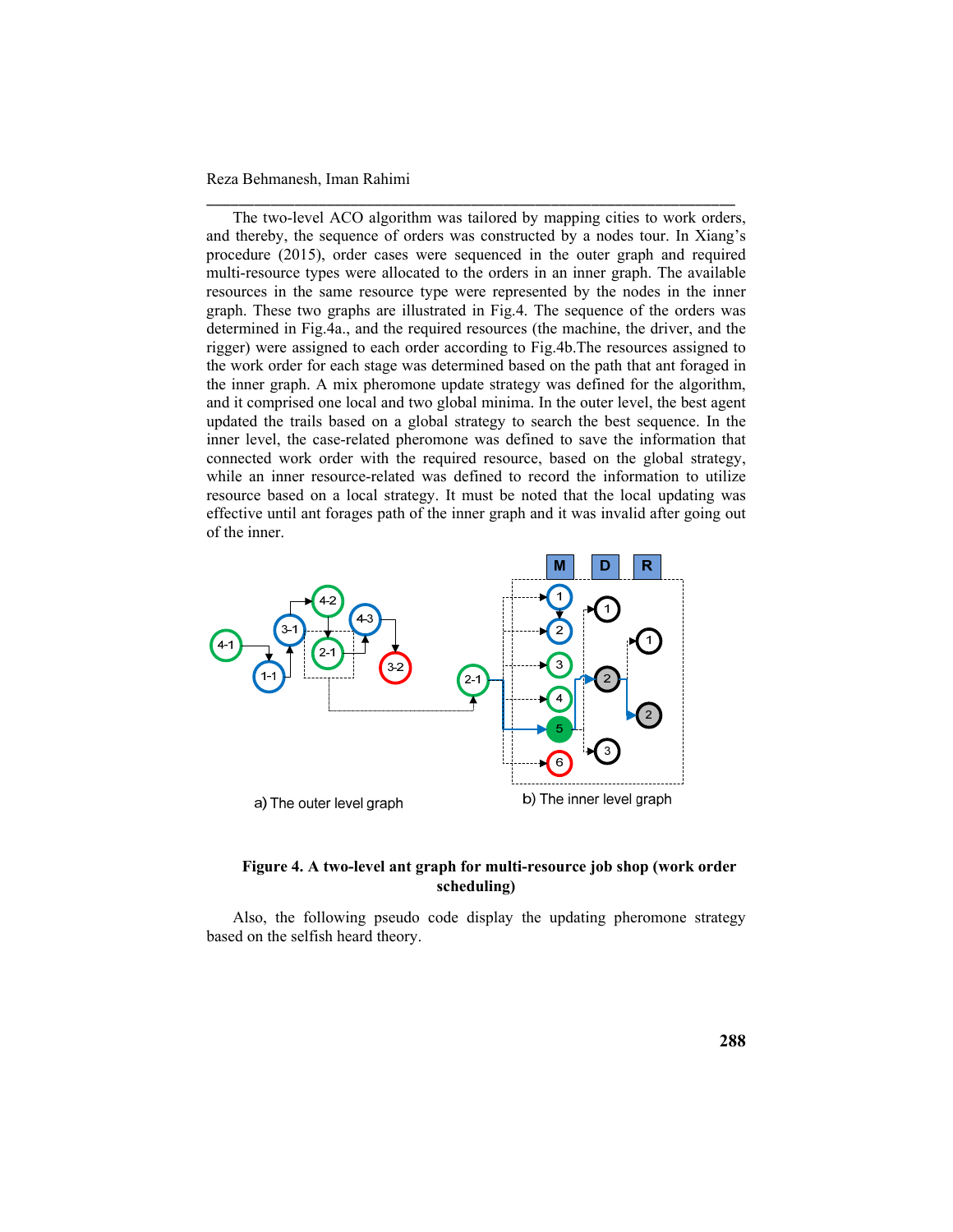Improved Ant Colony Optimization for Multi-Resource Job Shop Scheduling: A Special Case of Transportation

| <b>Algorithm.</b> Update pheromone (ph) based selfish herd operation (SH)              |  |  |  |  |  |
|----------------------------------------------------------------------------------------|--|--|--|--|--|
| <b>1. Input:</b> the number of hunted $(nh)$ , coefficient of distance( <i>omega</i> ) |  |  |  |  |  |
| 2. Determine the nodes of hunter randomly as $(hi, hj)$                                |  |  |  |  |  |
| 3. For $i = 1$ : nh do                                                                 |  |  |  |  |  |
| 4.<br>Determine the nodes of hunted randomly as $(i,j)$                                |  |  |  |  |  |
| 5. ph $(i,j) = ph (i,j) + omega * (ph (hi,hj) - ph (i,j))$                             |  |  |  |  |  |
| 5. End for                                                                             |  |  |  |  |  |
| <b>6. Return</b> matrix of pheromone                                                   |  |  |  |  |  |

#### **5. Results and statistical analysis**

To evaluate the proposed approaches, we took five test cases. These cases were classified into small, medium, and large which were differed in processing time, the number of the jobs, the maximum order cases for each job, and the allocated resources. Cases category and their specifications were shown in Table 4. Cases were categorized by five types of small, medium, large, and extra-large. Each problem in each case can be generated based on the different structure of the types of the processing time. As it was observed, problems were different in terms of size of the jobs (column 2), the maximum orders for the jobs (column 3), the total orders for each case (column 4), the size of resources (column 5-7), and the case type structure based on the processing time (column 8). In the process of generating data for processing time, we considered ranges in which an interval showed values, and it specified that the given value was selected within this range, randomly.

| problem | <b>Jobs</b> | Max-ord | <b>Orders</b> | <b>Machine</b> | <b>Driver</b> | <b>Rigger</b> | <b>Time</b> |
|---------|-------------|---------|---------------|----------------|---------------|---------------|-------------|
|         |             |         |               |                |               |               | [8,100]     |
|         |             |         | דר            |                |               |               | [13, 200]   |
|         |             |         | 39            |                |               |               | [60, 300]   |
|         | 20          |         |               |                |               |               | [150, 300]  |
|         | -46         |         |               |                | 10            |               | 180,450     |

**Table 4. Test cases and structure** 

All algorithms were coded in MATLAB language and ran on an Intel Core (TM) Duo CPU T2450, 2.00 GHz computer with 1 GB of RAM. Moreover, the MIP model was coded in GAMS software and ran by CPLEX solver. Assessing the proposed algorithm was done in this subsection and was divided into two parts; First, the algorithm was validated on the small simulated case in comparison with the MILP model. Then, it was evaluated on the small to large simulated cases in comparison with an ACO without the SH strategy. We first ran the MILP model on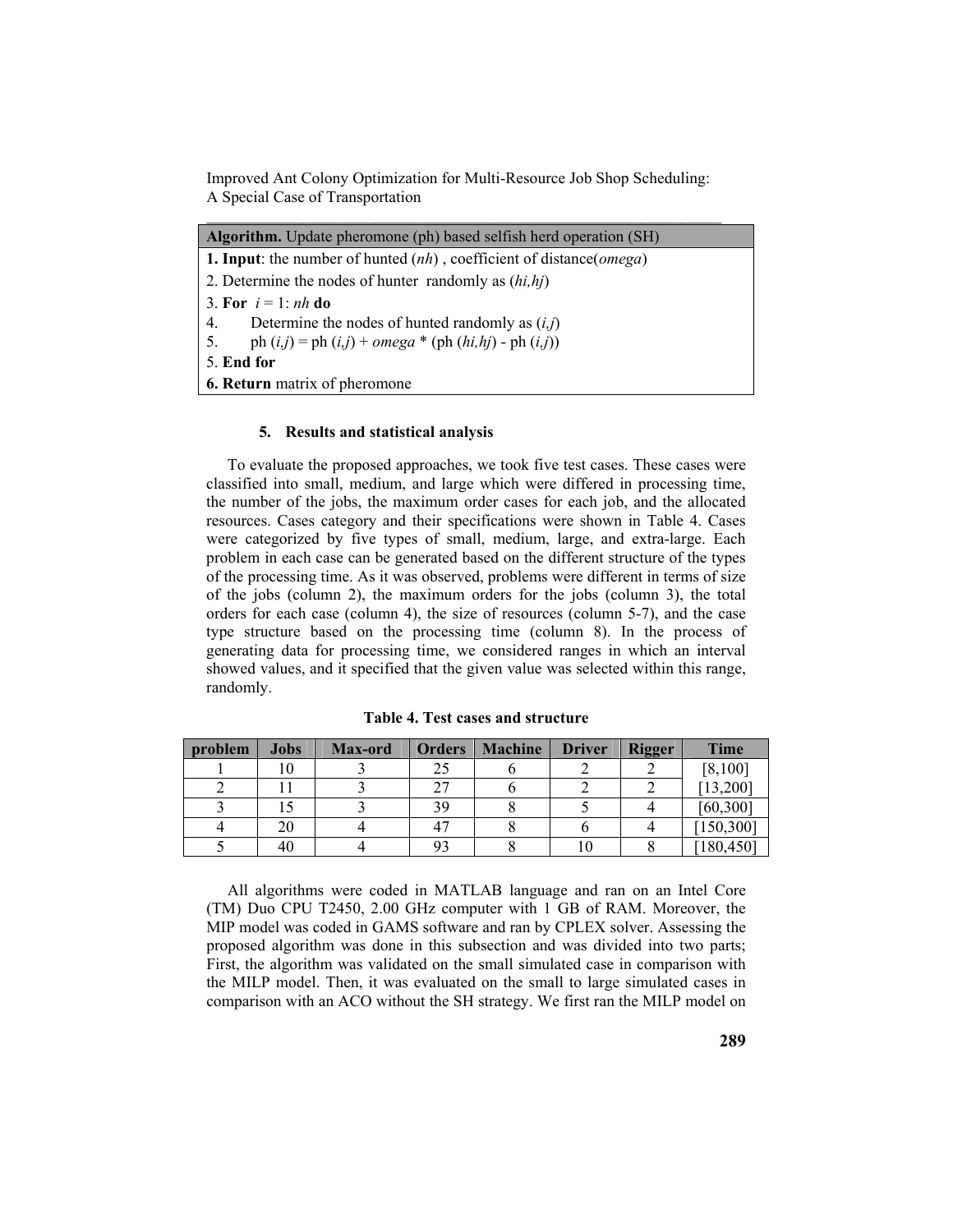the very small case as presented in Table 7 (appendix) along with the small data of Table 4 to validate the proposed approach. The algorithm was repeated 10 times and the mean of makespan found by BWAS+ was compared with the MILP. It must be noted that BWAS+ algorithm was validated in comparison with the MILP model on seven small cases as shown in Table 5. Columns (2-3) show results of the methods, and columns (4-5) display the gap between the result of the two methods, and the computational time of those. The results of the relative objective and time in Table 5 demonstrate that the proposed algorithm is able to obtain 99.45% of the average optimal solution in 12.14% of the average time of the exact algorithm

\_\_\_\_\_\_\_\_\_\_\_\_\_\_\_\_\_\_\_\_\_\_\_\_\_\_\_\_\_\_\_\_\_\_\_\_\_\_\_\_\_\_\_\_\_\_\_\_\_\_\_\_\_\_\_\_\_\_\_\_\_\_\_\_\_\_

| Sample no. | <b>MILP</b> | <b>BWAS+</b> | GAP(%)   | CT(BWAS+/MILP) |
|------------|-------------|--------------|----------|----------------|
|            | 100         | 100          | $0.00\%$ | 3/5            |
| 2          | 125         | 125          | $0.00\%$ | 4/35           |
| 3          | 172         | 172          | $0.00\%$ | 5/1000         |
| 4          | 216         | 216          | $0.00\%$ | 7.3/2000       |
|            | 256         | 256          | $0.00\%$ | 8.8./3000      |
| 6          | 293         | 303          | 3.3%     | 10/3600        |
| Average    |             |              | 0.55%    | 0.1214         |

**Table 5. Comparison of the performance of the BWAS+ and the MILP** 

After determination of the best setting parameter for each algorithm, all algorithms were repeated 20 times for each instance tested for comparison. Since the makespan values of the problems were heterogeneous, we applied the ratio percentage deviation (RPD) index to homogenize all the data. The RPD value of each makespan was obtained according to the following equation:

$$
RPD_{ij} = \frac{makespan_{ij} - min_j(makespan_{ij})}{min_j(makespan_{ij})}
$$
\n(18)

where the index of the problem was notated by *i* and *j*.

To compare all the algorithms with or without the SH strategy for solving problems, we ran them on a dataset in Table 4. The results of the normalized experiments based on the RPD were indicated in Table 6 and also ANOVA test using the least significant differences intervals (99% confidence level) of the makespan for comparison of all the algorithms were done and the results indicated that the makespan obtained by the algorithms were significantly different. Therefore, the solutions obtained by the algorithms with the SH outperform all of the algorithms without the SH strategy. Consequently, we inferred that the new proposed approach with considering the SH is a promising meta-heuristic algorithm to provide good solutions for solving MRJSP problems. A significant difference between the mean of the makespan for the algorithms with or without the SH strategy on five sample cases was shown in Fig.6. Besides, the boxplot of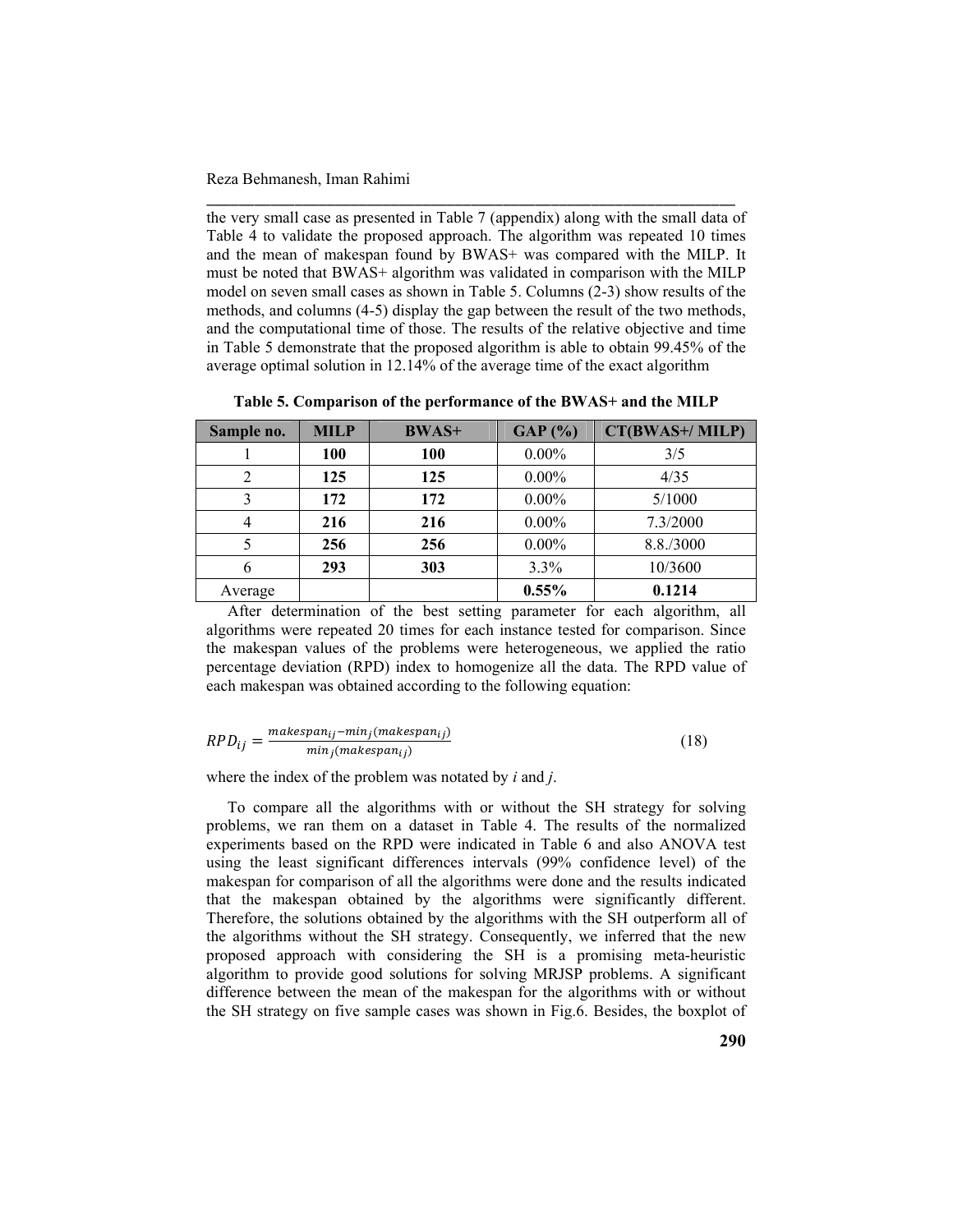makespan for all algorithms with / without SH strategy on fifth sample (large case) is displayed in Fig.5.



**Figure 5.The boxplot of Cmax for AS, MMAS, BWAS, and EAS algorithms with/without SH** 

Horizontal axis shows using SH strategy, and algorithm types in two rows respectively, and vertical axis shows objective value. It is inferred from boxplot that each algorithm with SH (+) outperforms same algorithm without SH (-). And results indicate that applying SH strategy in proposed algorithms improves diversification mechanism and perform better solutions. Fig.6 presents the results of the normalized experiments and indicates that the BWAS+ outperforms the other ant colony optimization algorithms.



**Figure 6.The quality of solutions obtained by AS, MMAS, BWAS, and EAS algorithms with/without SH for all cases**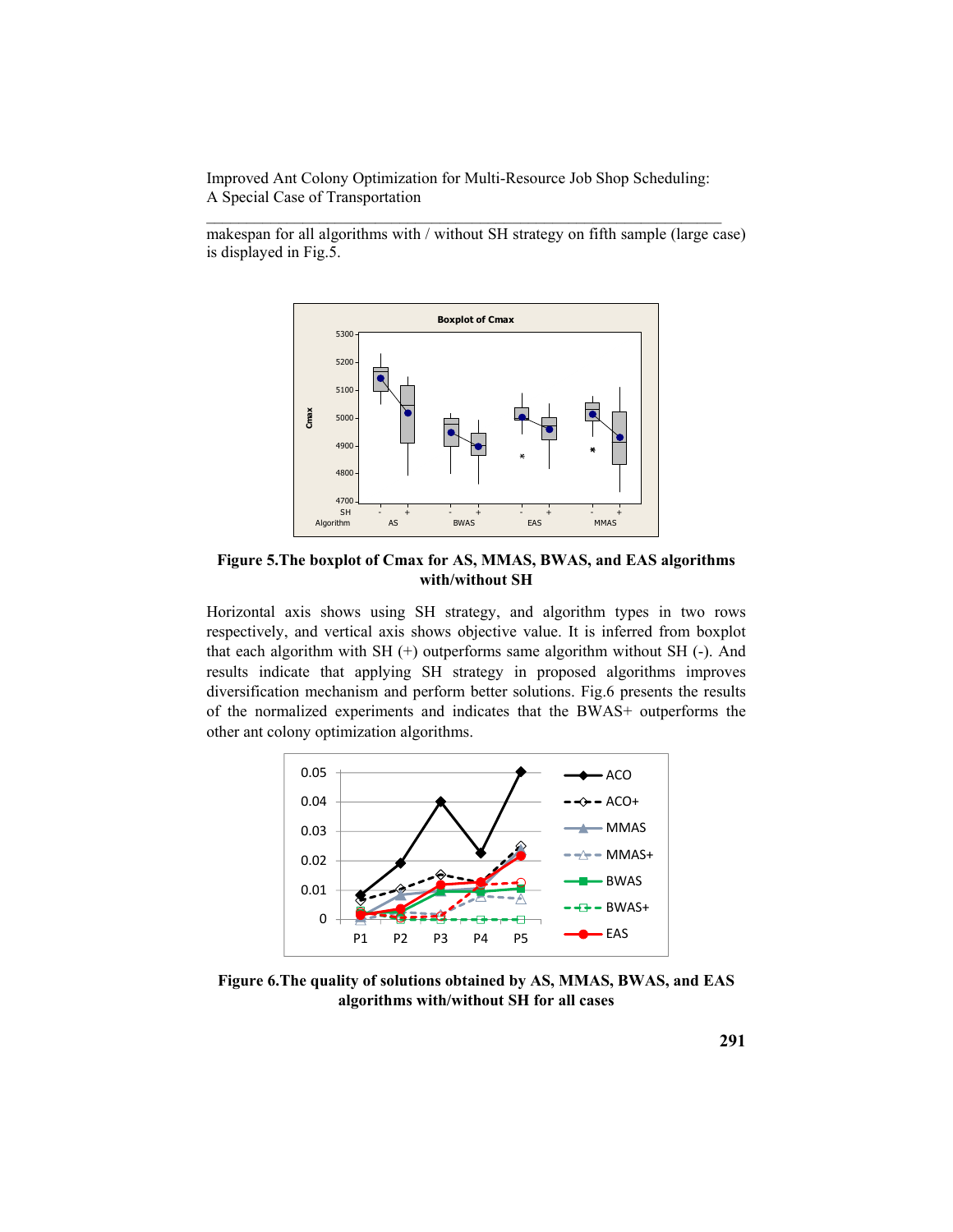| Case           | AS    | $AS+$ | <b>MMAS</b> | MMAS+ | <b>BWAS</b> | <b>BWAS+</b> | <b>EAS</b> | $EAS+$ |
|----------------|-------|-------|-------------|-------|-------------|--------------|------------|--------|
|                | 0.008 | 0.006 | 0.001       |       | 0.002       | 0.003        | 0.001      | 0.002  |
| 2              | 0.019 | 0.010 | 0.008       | 0.002 | 0.002       |              | 0.004      |        |
| $\overline{3}$ | 0.040 | 0.015 | 0.009       | 0.002 | 0.009       |              | 0.012      | 0.001  |
| $\overline{A}$ | 0.023 | 0.013 | 0.010       | 0.008 | 0.009       |              | 0.013      | 0.011  |
| - 5            | 0.050 | 0.025 | 0.024       | 0.007 | 0.010       | $^{(1)}$     | 0.022      | 0.013  |

\_\_\_\_\_\_\_\_\_\_\_\_\_\_\_\_\_\_\_\_\_\_\_\_\_\_\_\_\_\_\_\_\_\_\_\_\_\_\_\_\_\_\_\_\_\_\_\_\_\_\_\_\_\_\_\_\_\_\_\_\_\_\_\_\_\_ **Table 6. Results of normalized experiments** 

### **6. Conclusion**

In this paper, we addressed a solution for multi-resource job-shop scheduling problem (MRJSP) and proposed a novel approach to optimize this problem with a combinatorial nature. A real environment in the transportation system of a company was taken into account as an MRJSP case. Some units required services from the transportation to complete their required maintenance. Therefore, three resource types including the drivers, the riggers, and the vehicles were assigned to a work order simultaneously. The unique contribution of this paper was to introduce a new pheromone updating strategy, SH, to improve the quality of the ACO algorithms to solve the MRJSP problem. Then, four ACO algorithms including AS, MMAS, BWAS, and EAS were applied to find the nearoptimal schedule. To illustrate the new ACO with the SH strategy, five test data were generated in which all cases were different in the processing time, the numbers of the jobs, the maximum orders of cases for each job, and the allocated resources. Following results and discussions, it can be concluded that the improvement over the four basic ACO algorithms was effective significantly and using the SH strategy in algorithms made a new method that can outperform traditional ACO algorithms for solving the MRJSP problems. The results indicated that the proposed strategy enhanced the diversification mechanism of the algorithms to find more quality solutions.

Ultimately, we suggest some directions to extend the ACO algorithm as opportunities for the future work in this area. To construct a robust work order schedule, it would be essential to consider an uncertain processing time. In addition, an online case was taken into account as the problem. Consequently, a new ACO algorithm was constructed to solve the online order scheduling in the real world. On the other hand, building a new ACO algorithm for the multiobjective MRJSP can be a novel work in the future research. Therefore, the future research can be an extension to multi-objective ACO algorithm for solving the multi-objective MRJSP problems using the fuzzy processing time.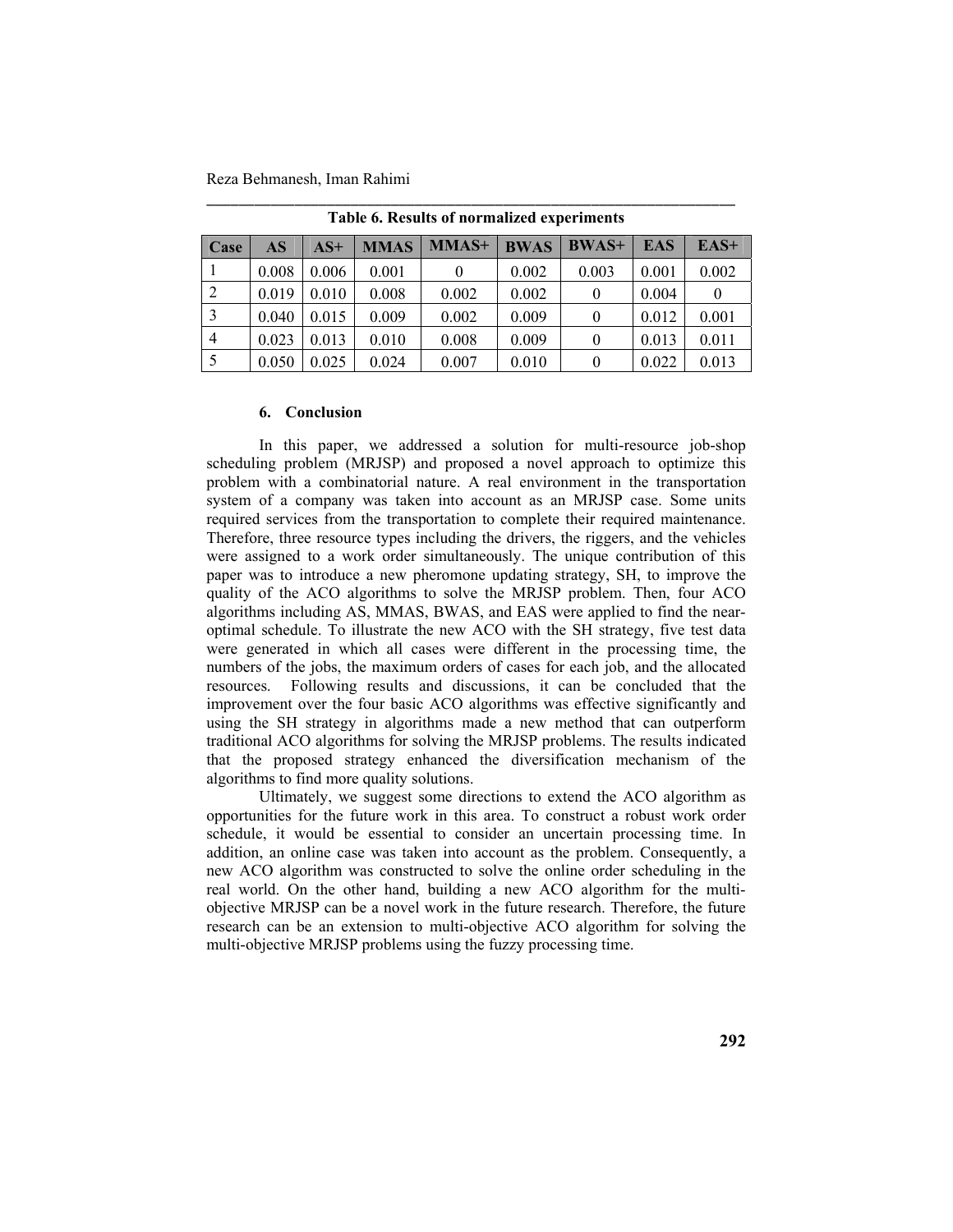### **REFERENCES**

[1] **Asadzadeh, L., Zamanifar, K. (2010),** *An Agent-Based Parallel Approach for the Job Shop Scheduling Problem with Genetic Algorithms; Mathematical and Computer Modelling*, 52, pp. 1957\_1965;

[2] **Artigues, L. Lopez, P. Ayache, P. D. (2005),** *Schedule Generation Schemes for the Job-Shop Problemwith Sequence-Dependent Setup Times: Dominance Properties and Computational Analysis; Annals of Operations Research*,138, pp.  $21 - 52$ ;

[3] **Augusto, V., Xie, X., Perdomo, V. (2010),** *Operating Theatre Scheduling with Patient Recovery in both Operating Rooms and Recovery Beds; Computers & Industrial Engineering*, Vol. 58(2), pp. 231–238;

[4] **Beck, J. C., T. Feng and J.-P. Watson (2011),** *Combining Constraint Programming and Local Search for Job-Shop Scheduling; INFORMS Journal on Computing, 23(1): 1-14;*

[5] **Behmanesh, R. (2016),** *Nephron Algorithm Optimization : Inspired of the Biologic Nephron Performance; International Journal of Applied Metaheuristic computing,* Vol. 7(1), pp. 38-64;

[6] **Behmanesh, R., Zandieh, M., & Hadji Molana, S. M. (2020),** *Multiple Resource Surgical Case Scheduling Problem: Ant Colony System Approach; Economic Computation & Economic Cybernetics Studies & Research*, *54*(1).; [7] **Dorigo, M., Maniezzo, V., Colorni, A. (1991),** *Positive Feedback as a Search Strategy***;** *Technical Report 91-016, Dip. Elettronica*, Politecnico di Milano, Italy;

[8] **Ferland JA, Ichoua S, Lavoie A, Gagne E. (2001),** *Scheduling Using Tabu Search Methods with Intensification and Diversification; Computers & Operations Research*, 28, pp.1075–1092;

[9] **Grimes, D. and E. Hebrard (2015),** *Solving Variants of the Job Shop Scheduling Problem through Conflict-Directed Search; INFORMS Journal on Computing,* 27(2): 268-284;

[10] **Guo, Z.X. Wong, W.K, Leung,S.Y.S. Fan, J.T. Chan S.F. (2006),**  *Mathematical Model and Genetic Optimization for the Job Shop Scheduling Problem in a Mixed- Andmulti-Product Assembly Environment: A Case Study Based on the Apparel Industry; Computers & Industrial Engineering*, 50, pp. 202–219;

[11] **Hamilton, W.D. (1971),** *Geometery for Selfish Heard; J.theor.Biol*, 31, pp. 295-311;

[12] **Heinonen, J., Pettersson, F., (2007),** *Hybrid Ant Colony Optimization and Visibility Studies Applied to a Job-Shop Scheduling Problem***;** *Applied Mathematics and Computation*, 187(2), pp. 989-998;

[13] **Huang R.H., Yang, C.L. (2008),** *Ant Colony System for Job Shop Schedulingwith Time Windows***;** *Int J Adv Manuf Technol*, 39, pp. 151–157;